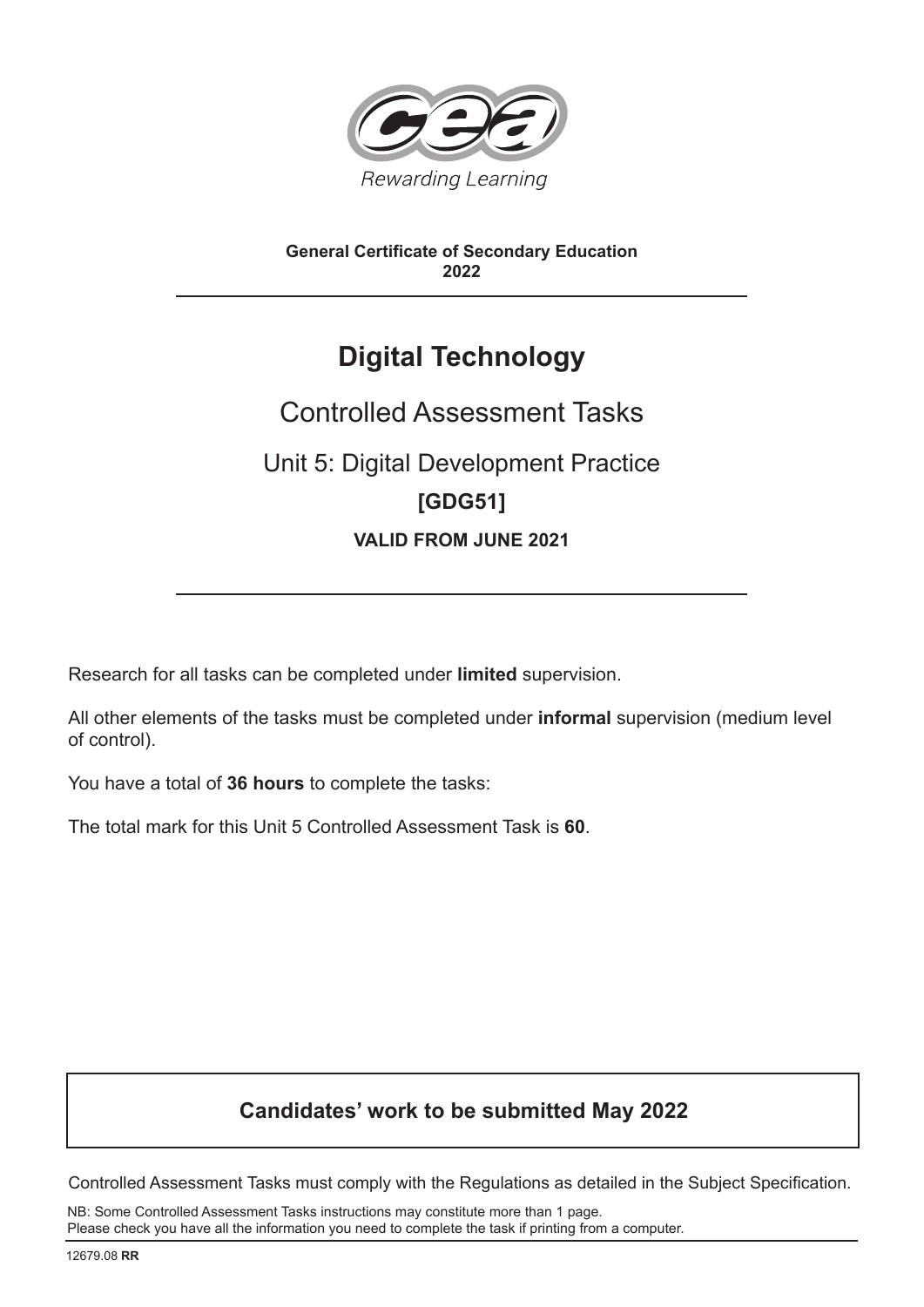# **Option B – Digital Development Practice:**

### **Scenario: Clarendon High School Ski Trip**

Clarendon High School is planning a ski trip to Chamonix, France, next April. The trip is being organised by Mr Walsh. This is the first time the school has planned such a trip. The trip will be open to pupils, from Year 8 to 14 and is suitable for all levels of skiing ability (beginner, intermediate and advanced).

#### **Unit 5 Task**

Mr Walsh requires a way to decide which group to assign each pupil to. This will be on the basis of data gathered during lessons at dry ski slopes and from a number of questions to assess pupils' awareness of ski safety e.g. appropriate clothing, necessary equipment, injury prevention.

**Design** and **build** a **programing solution** that will allow Mr Walsh to assign pupils to each ski group.

The program should include:

- a) A staff logon screen;
- b) A facility to add pupil details;
- c) A set of quiz/test questions to measure the pupil's knowledge of the ski safety training;
- d) A facility to enter 5 ski slope times for each pupil;
- e) A display of the average time for each pupil;
- f) A list of pupils in each group, given a group level;
- g) Two further summary reports based on pupil data, for school management.

#### **All documentation should be saved as one PDF and a working solution submitted.**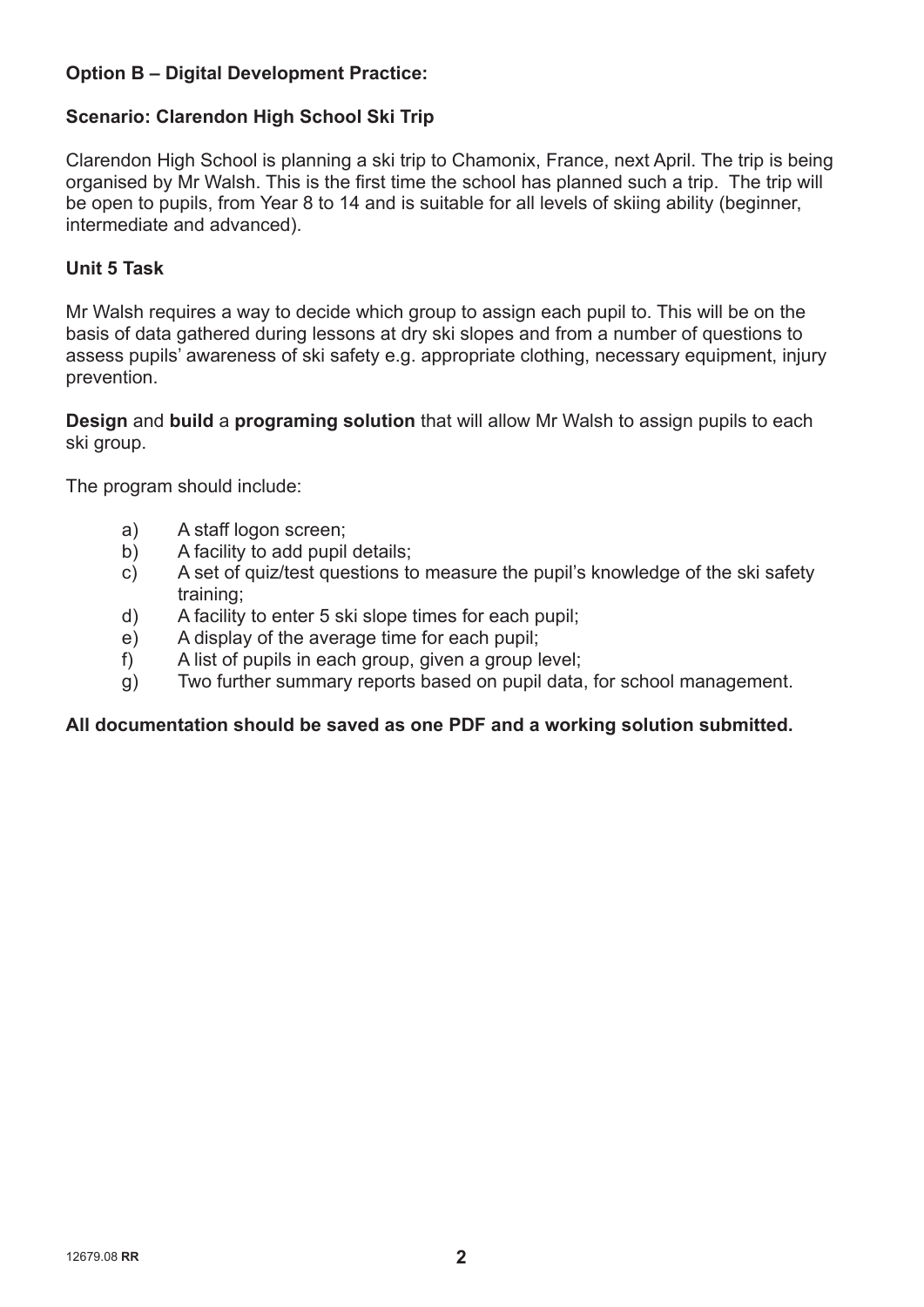## **Task Guidance**

### **1 Design a solution using appropriate tools** [13 marks]

- Use algorithms to design a fully decomposed solution to a given problem.
- Specify the data requirements for a proposed solution.
- Include suitable input, output and navigation design to enable a user to successfully use the system.
- Use validation and error trapping proposals in the design to improve the potential robustness of the system.

### **2 Building a solution** [27 marks]

#### **Use the appropriate features of an integrated development environment (IDE) to support the creation of a solution from a structured design:**

- Code editor;
- Simple debugging tools;
- Compiler;
- Error diagnostics;
- Runtime environment; and
- Graphical User Interface, where appropriate.

#### **Use the appropriate features of a programming language to build a solution from a structured design:**

- Data Types:
	- numeric;
	- character;
	- string;
	- boolean; and
	- date/time.
- Control structures:
	- conditional execution: if;
	- conditional execution with alternative: if else, case; and
	- looping: for, while, repeat.
- Functions:
	- user defined functions;
	- inbuilt functions; and
	- mathematical functions.
- Data structures:
	- arrays; and
	- $-$  reading from and writing to text files.
- String handling:
	- using simple string handling functions.
- Basic arithmetic:
	- addition, subtraction, multiplication and division;
	- powers/exponentials; and
	- modulo arithmetic.